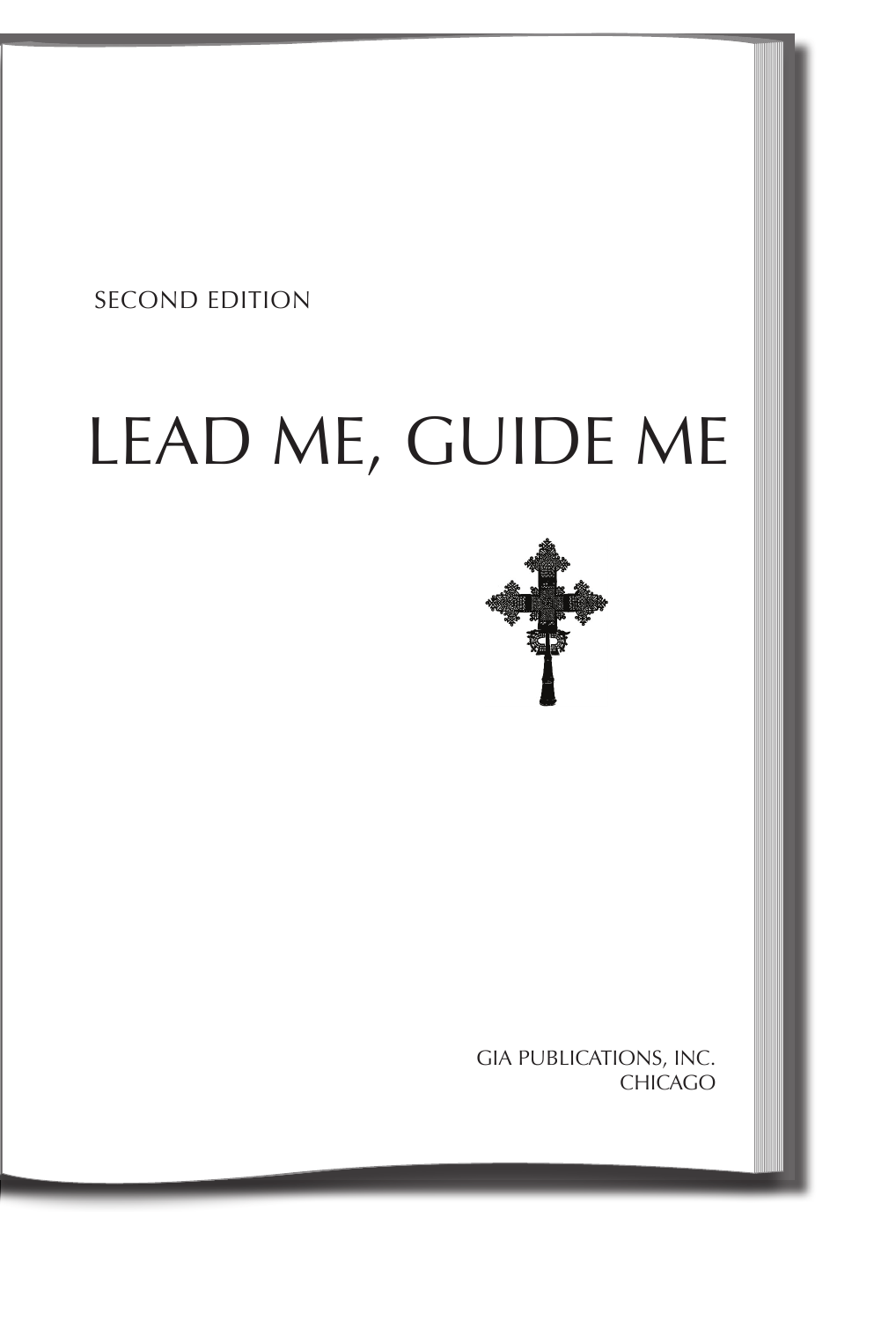The *Lead Me, Guide Me—Second Edition* Psalter has a complete set of Lectionary psalms composed by some of today's finest African American composers.

## **FOURTH SUNDAY OF EASTER / A**



refrain trans. ©1969, ICEL Music: Richard Cheri,

©2011, GIA Publications, Inc.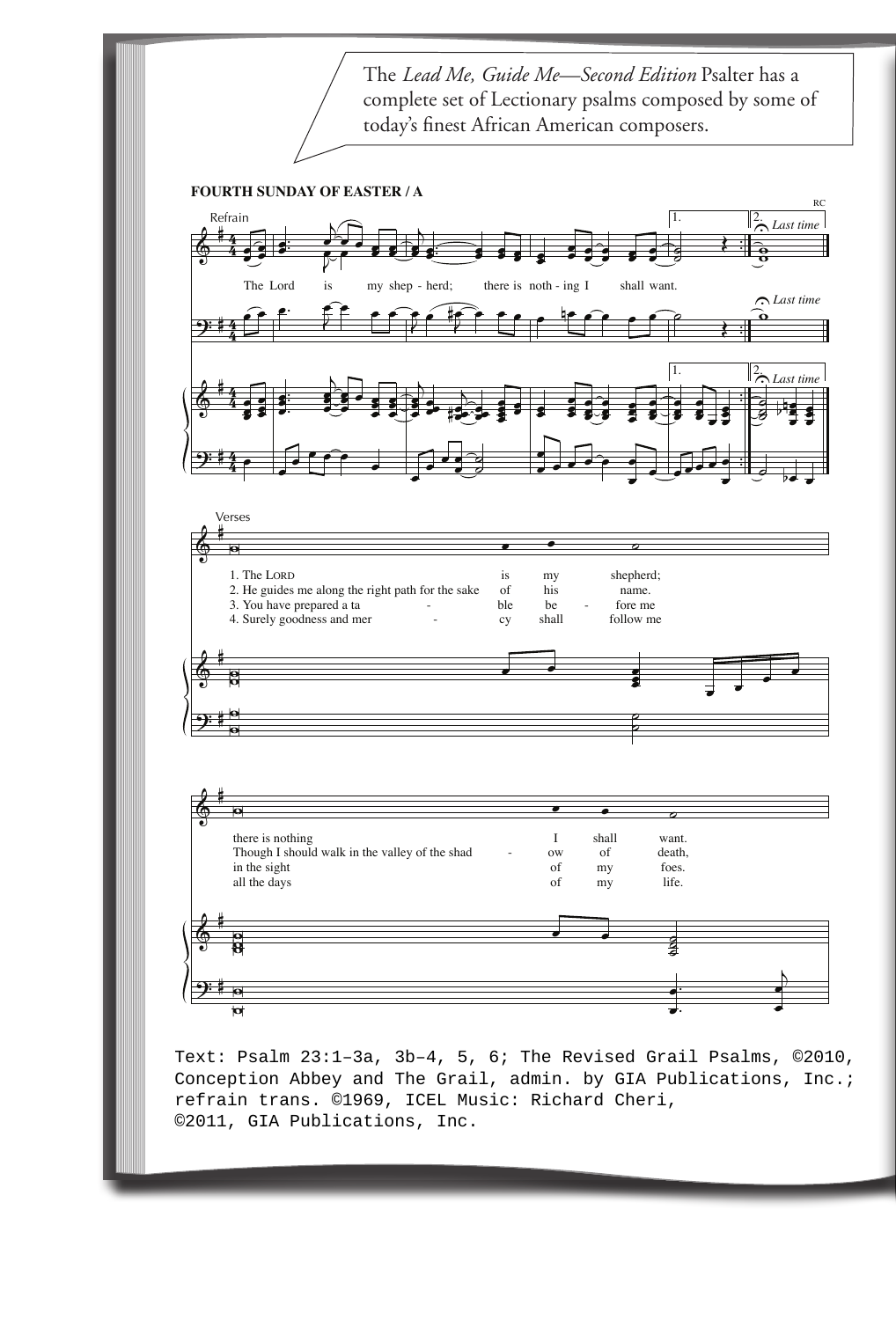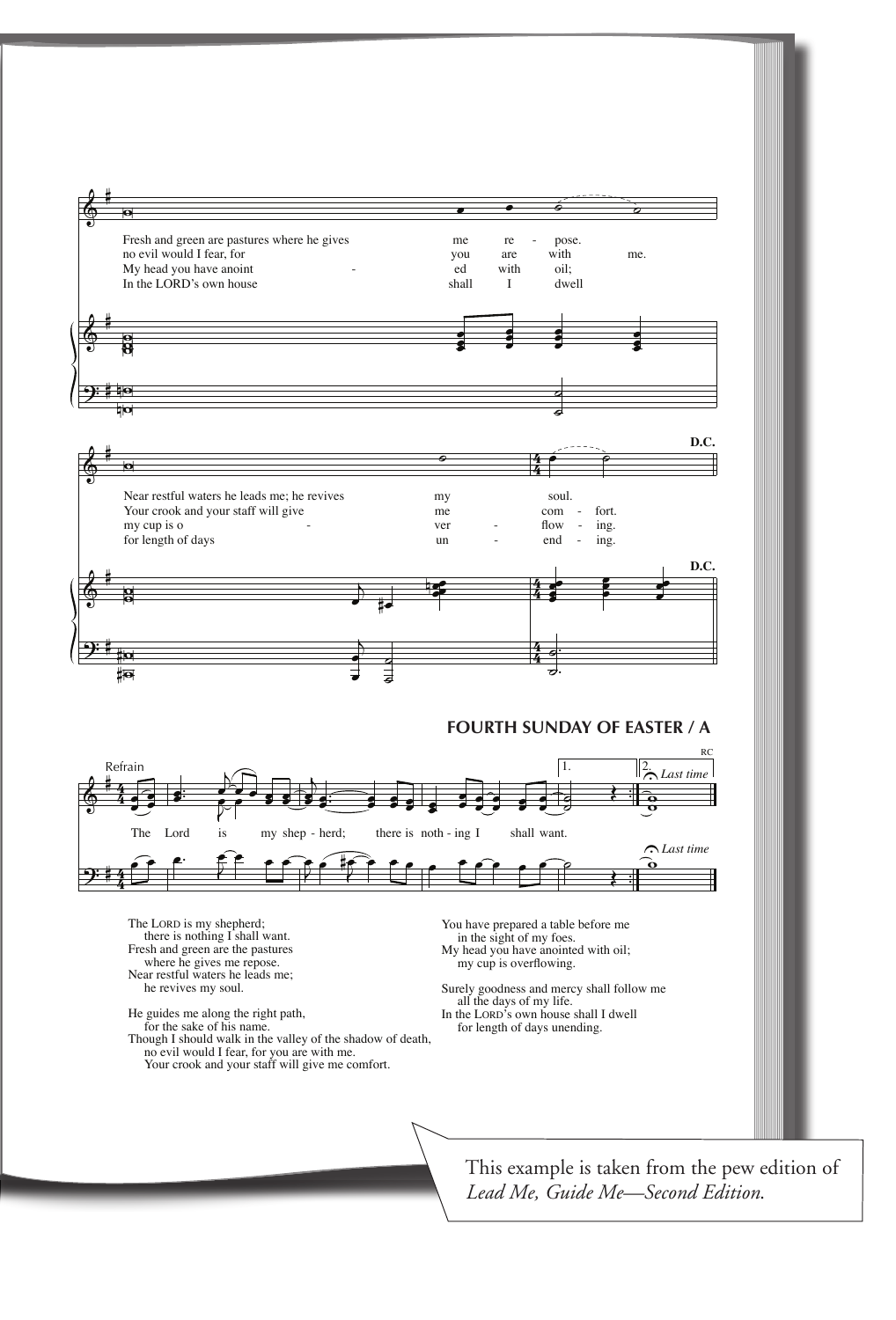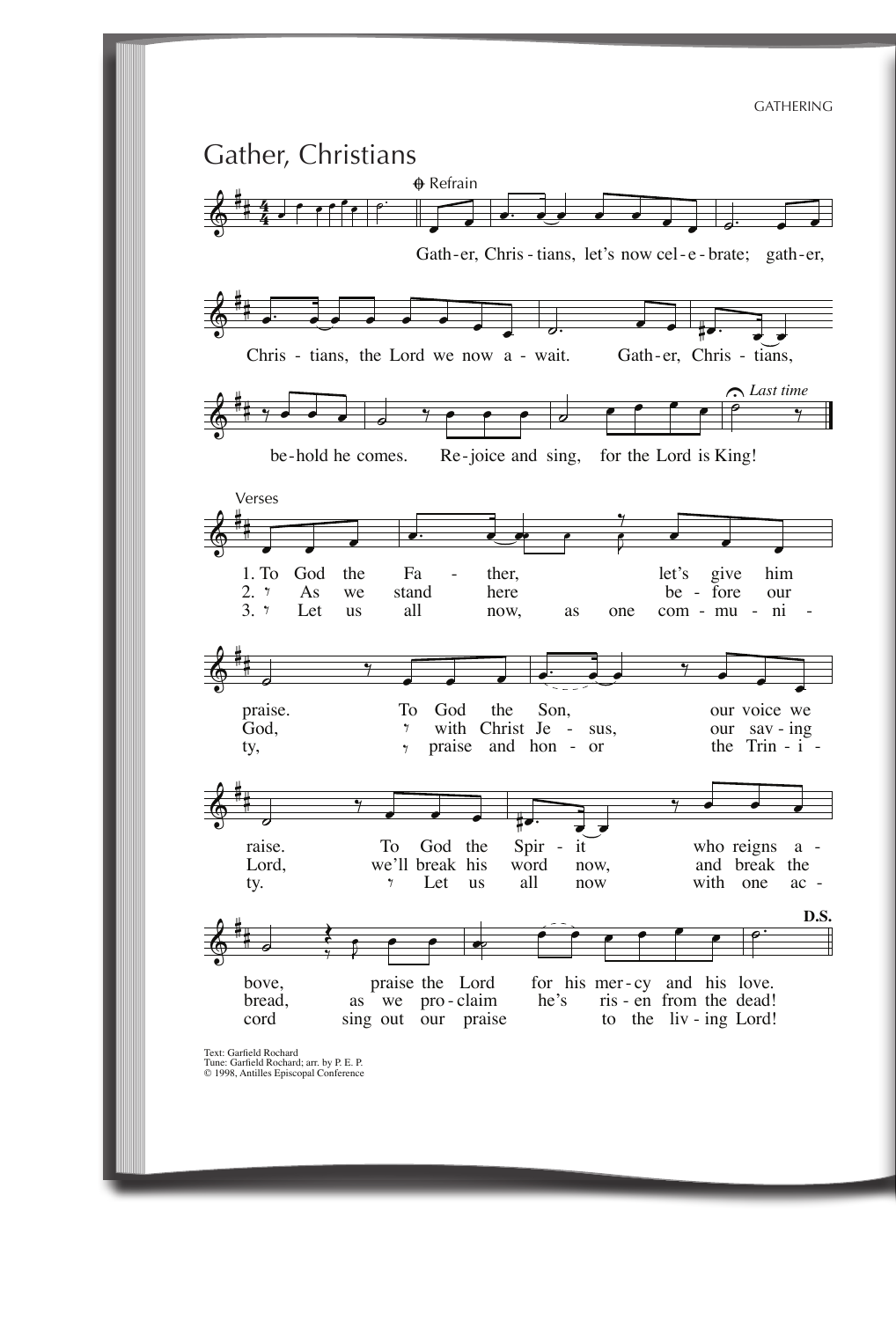

1111-LORDW-A page 1 4/12/11/11/11/11 and 12/11/11/11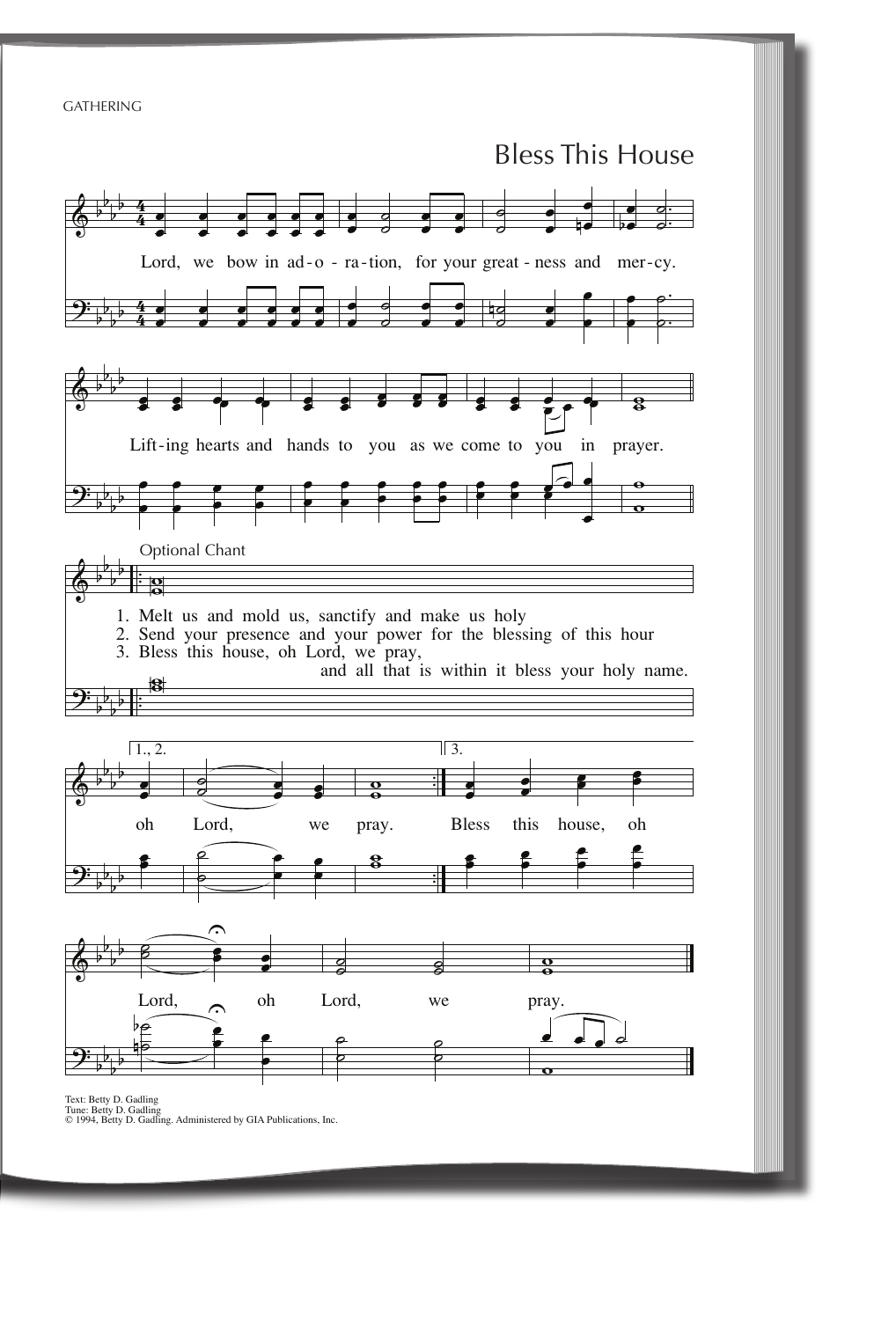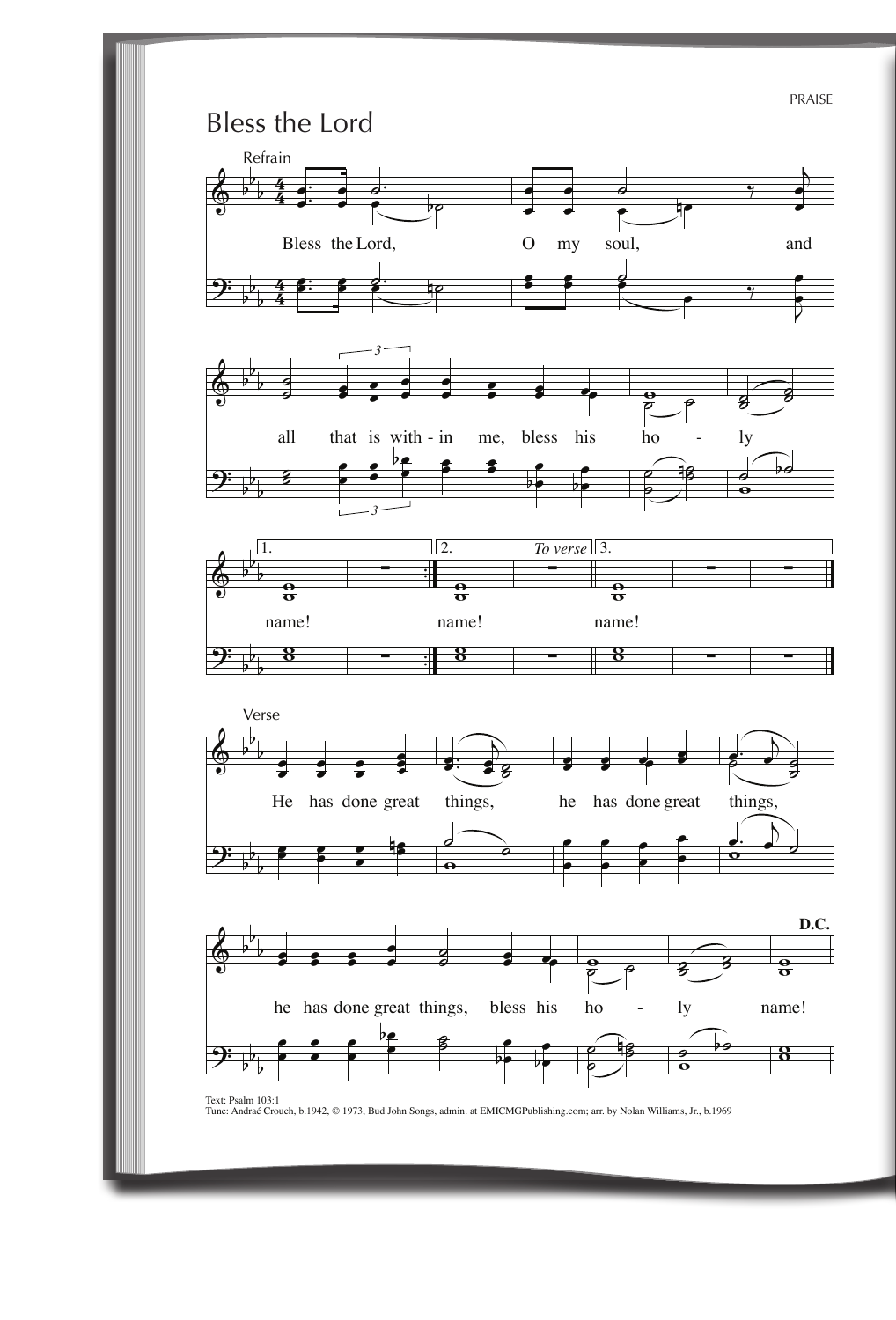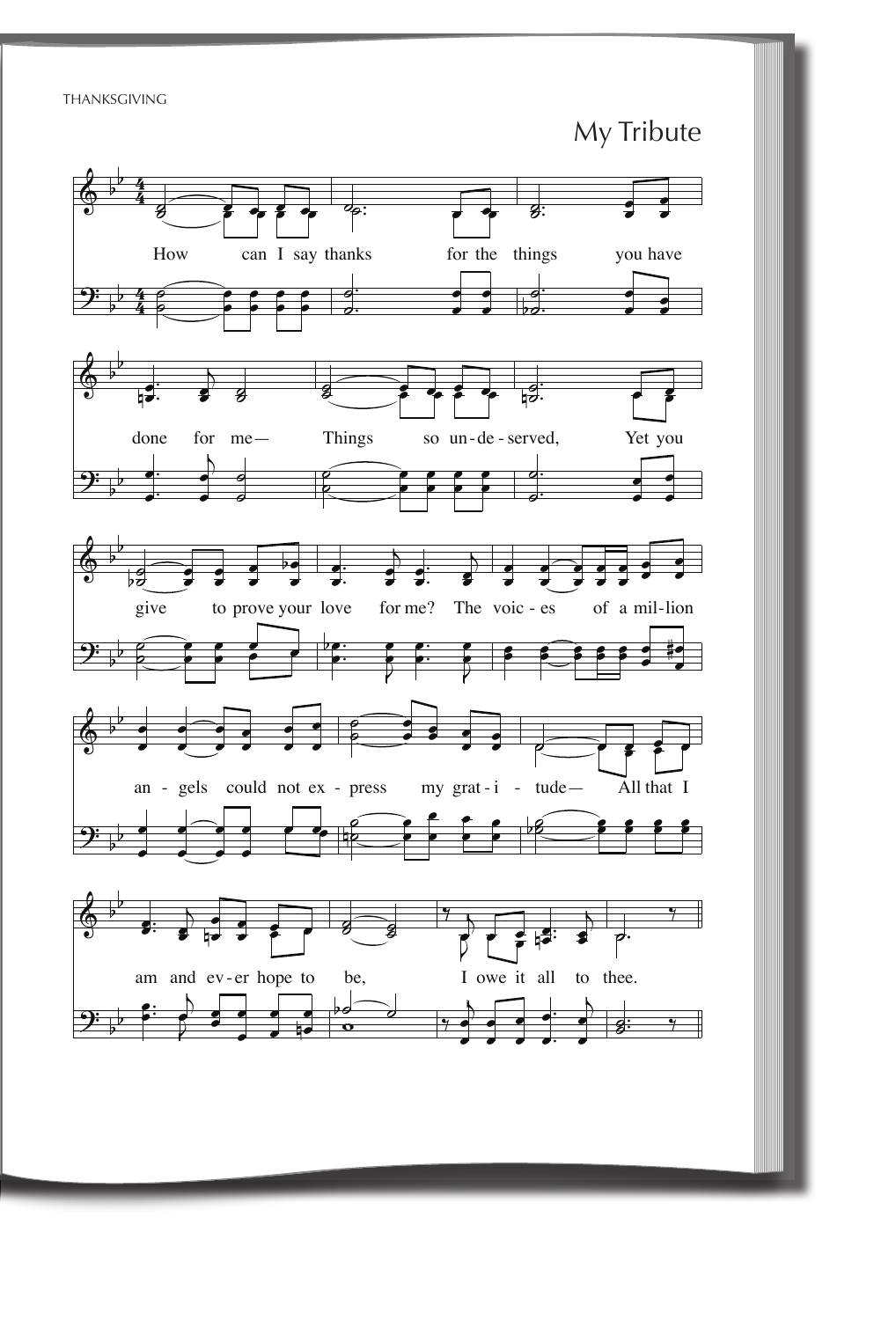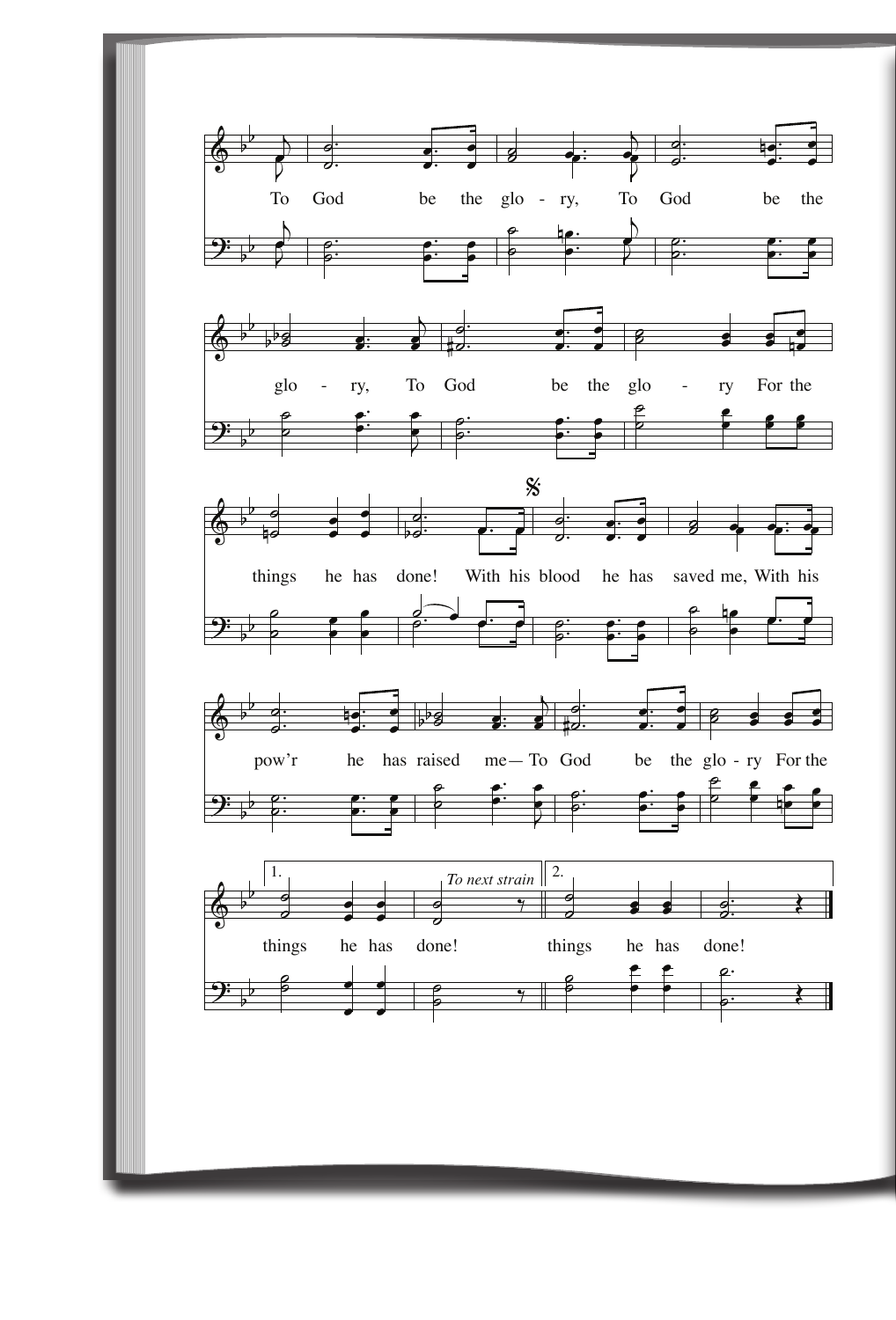

The authentic gospel notation provides stylistic authenticity of performance and will preserve the tradition for posterity.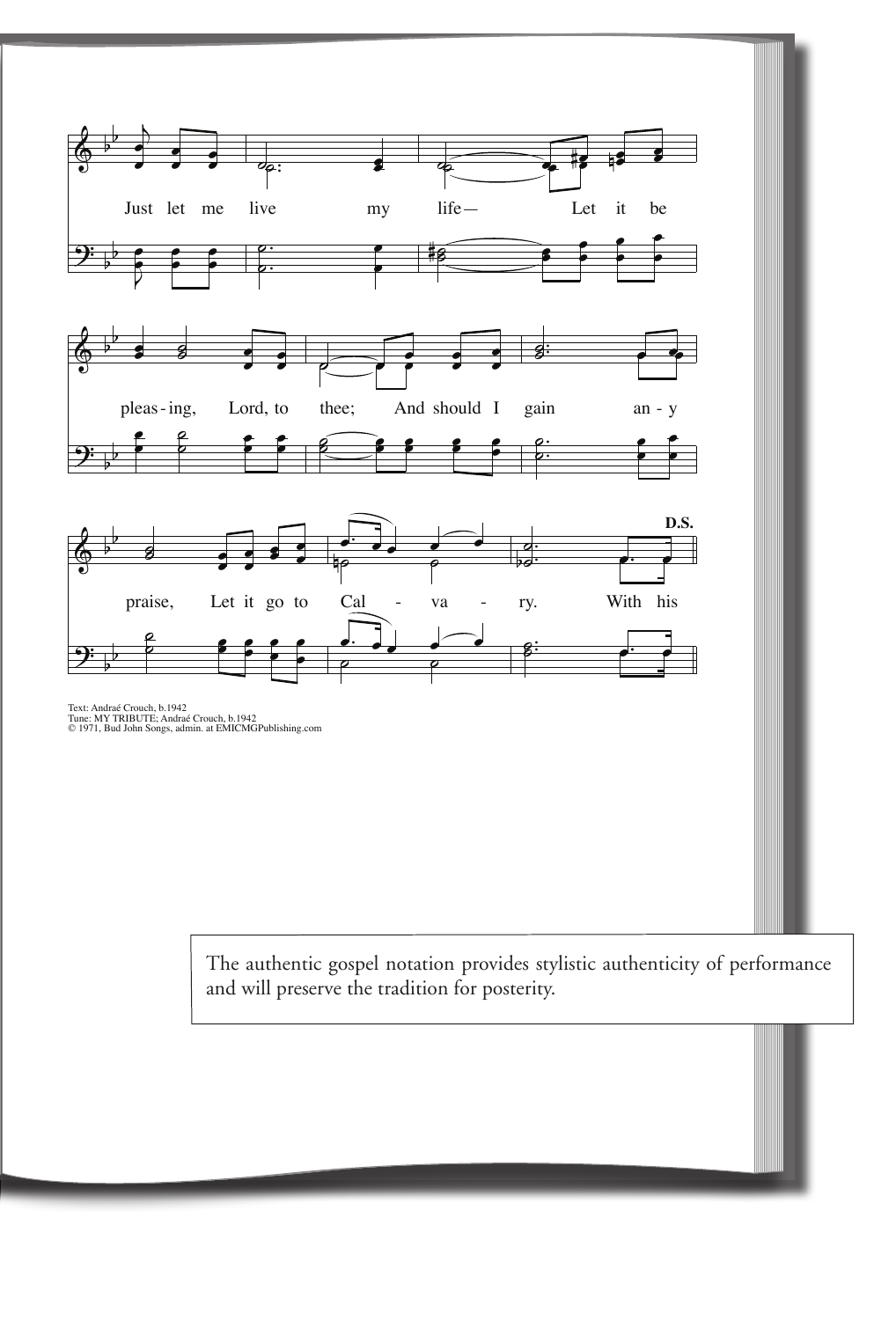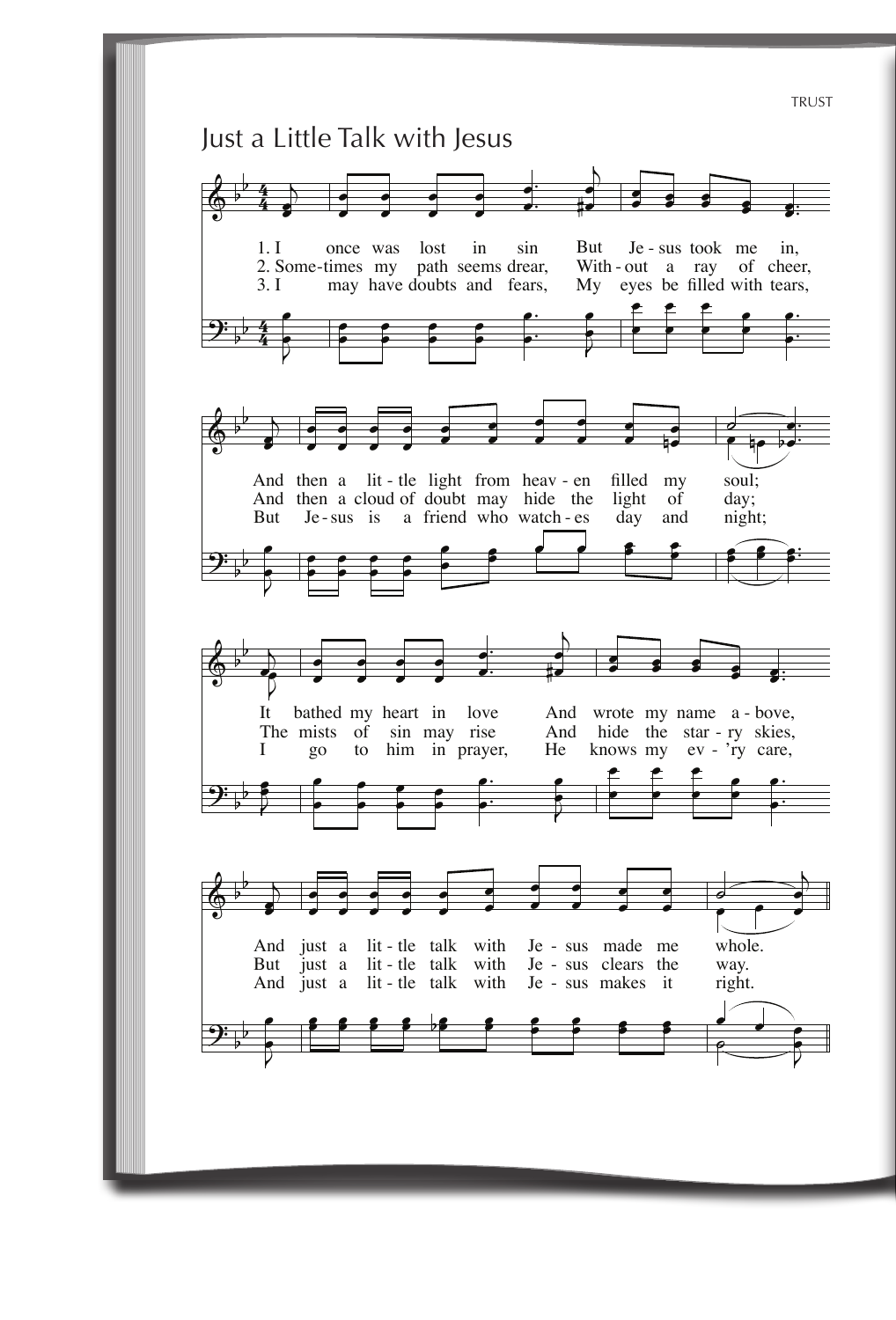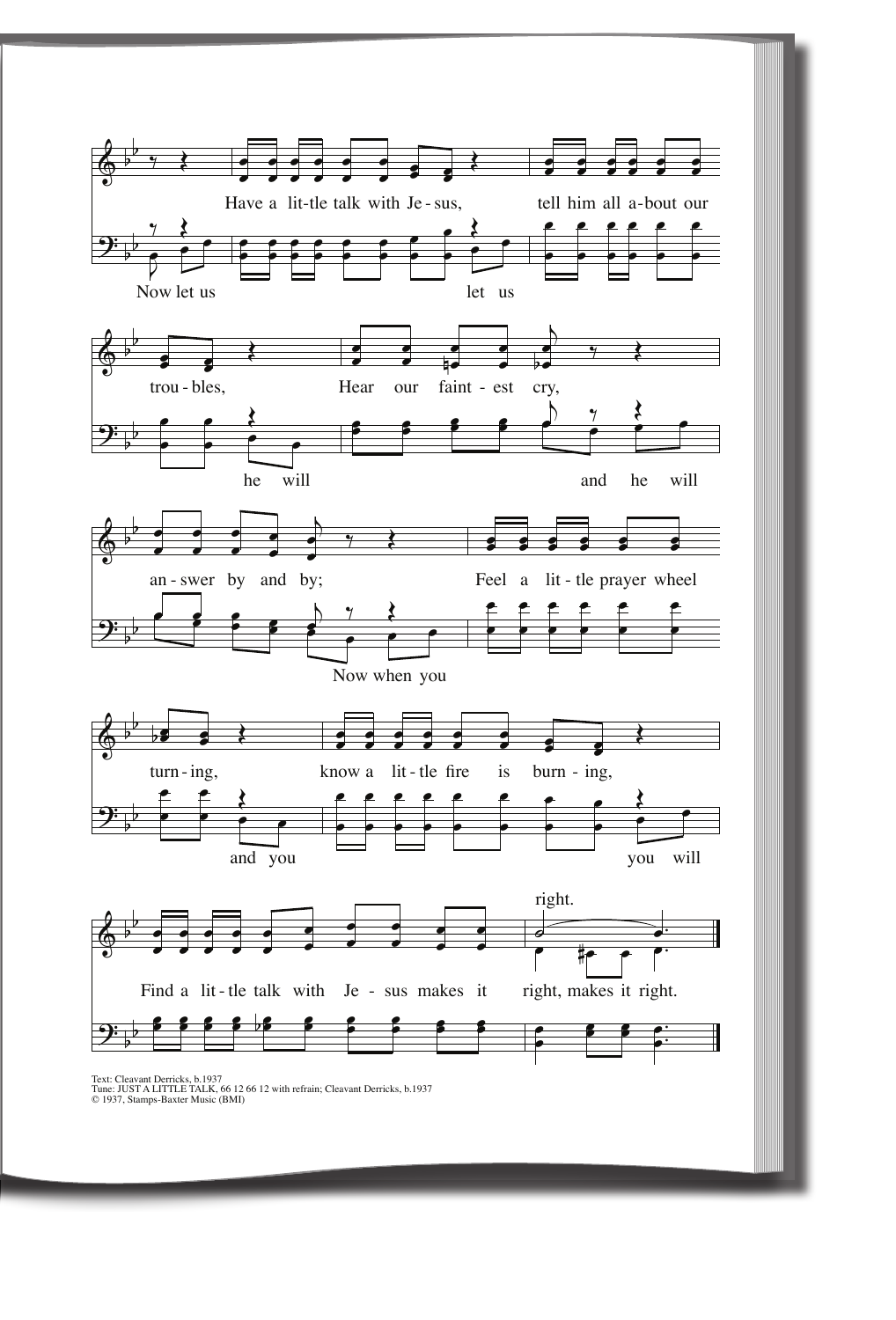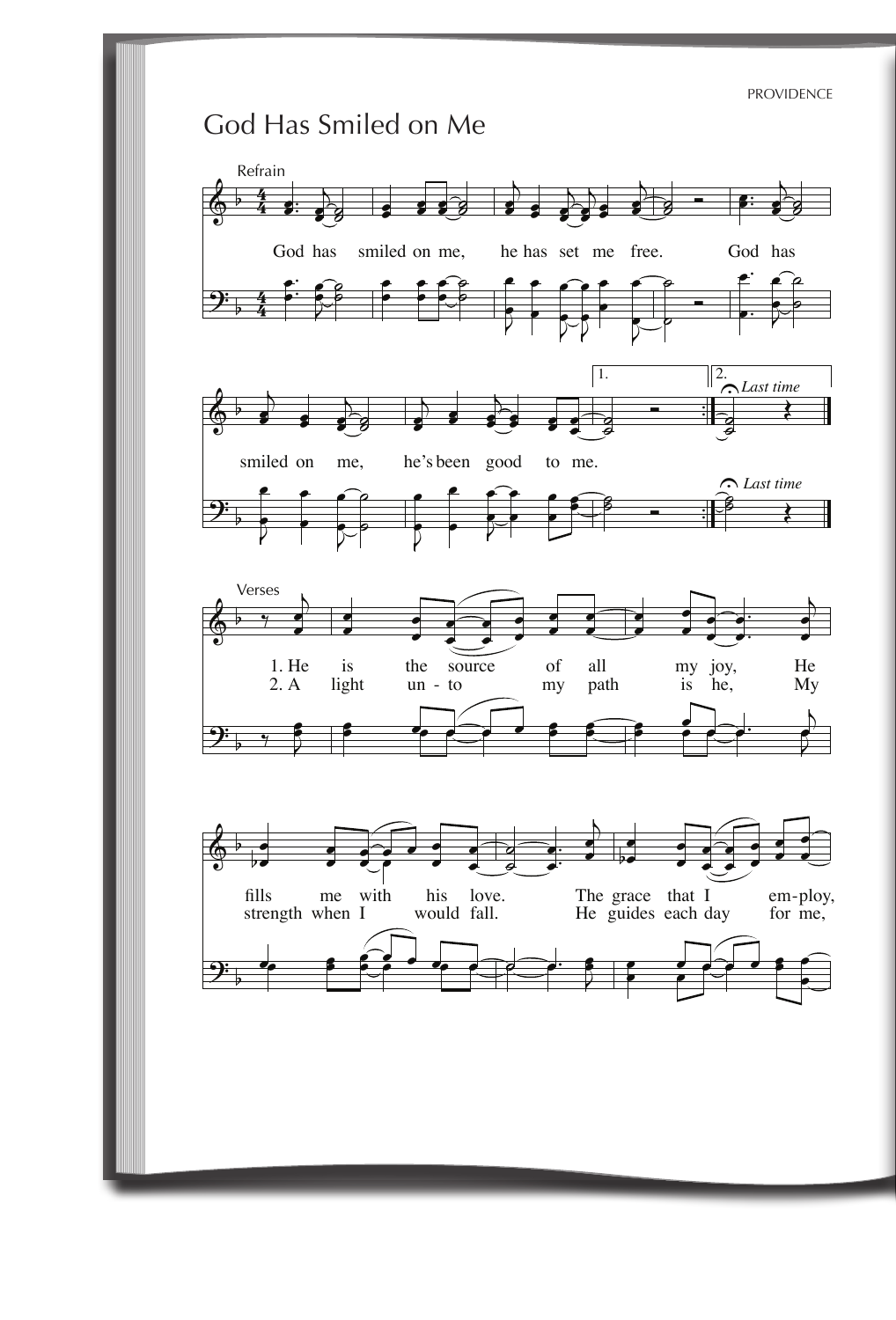

"Even as the liturgical music of the Western European tradition is to be remembered, cherished, and used, the rich cultural and ethnic heritage of the many peoples of our country must also be recognized, fostered, and celebrated."

-Sing to the Lord, 57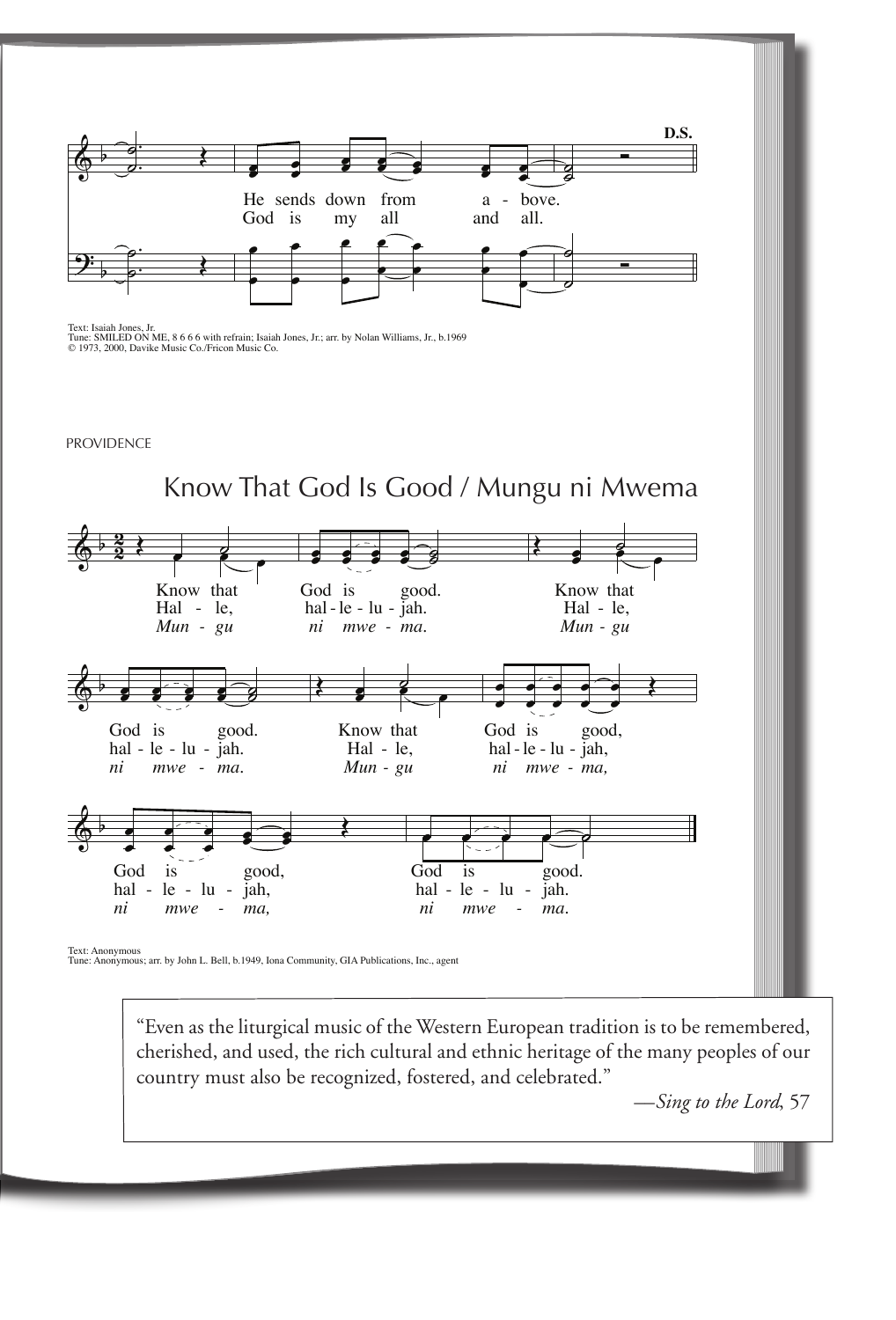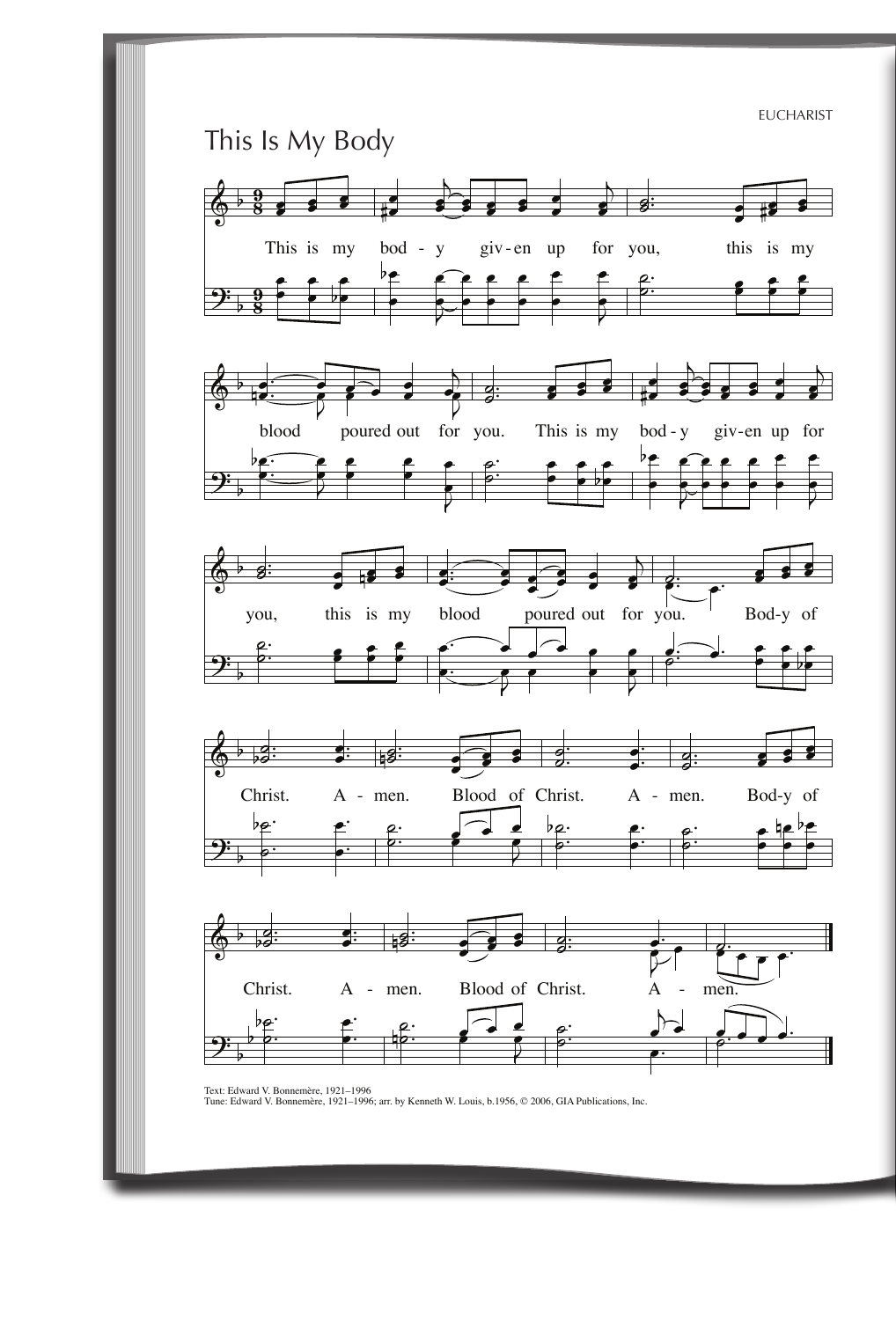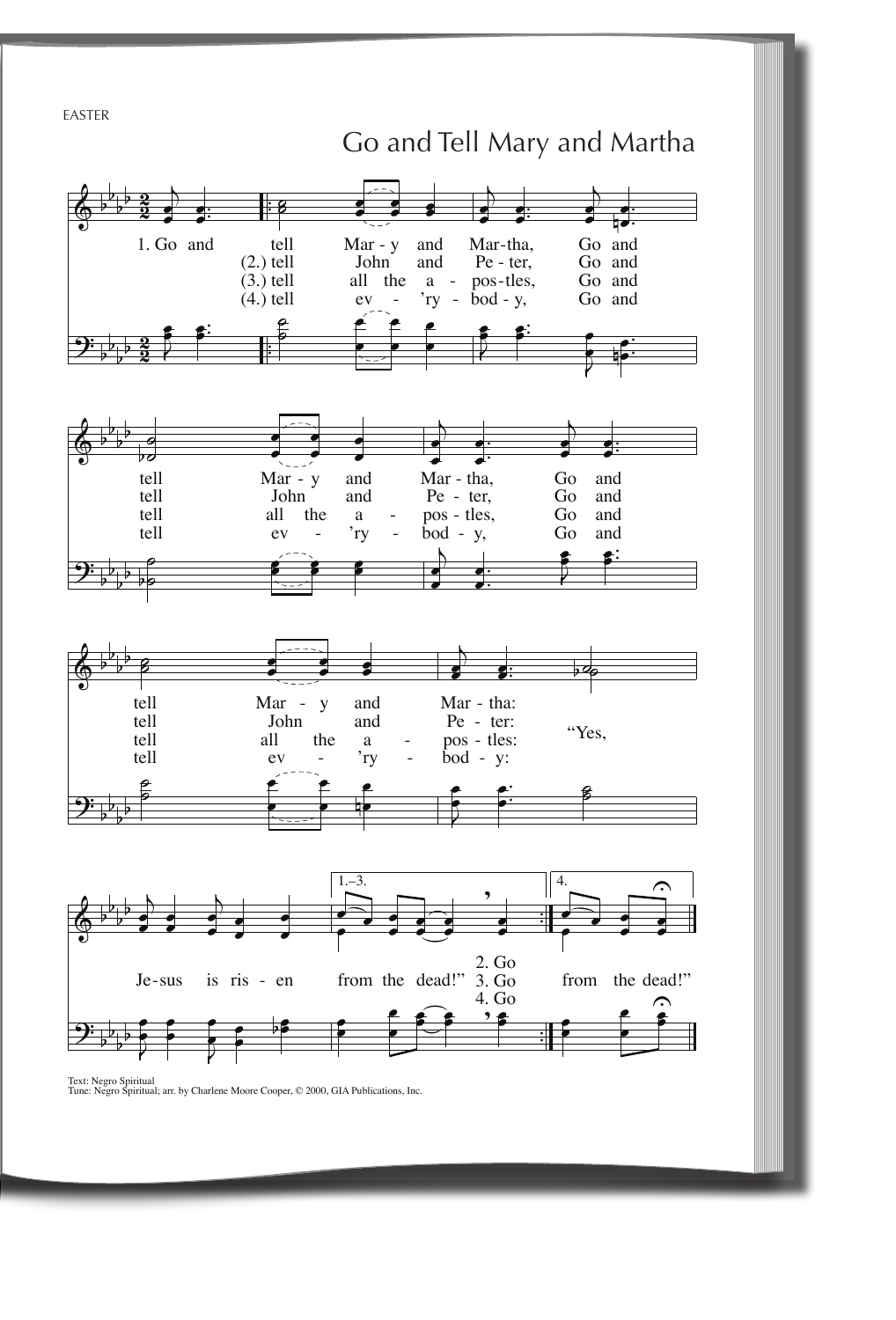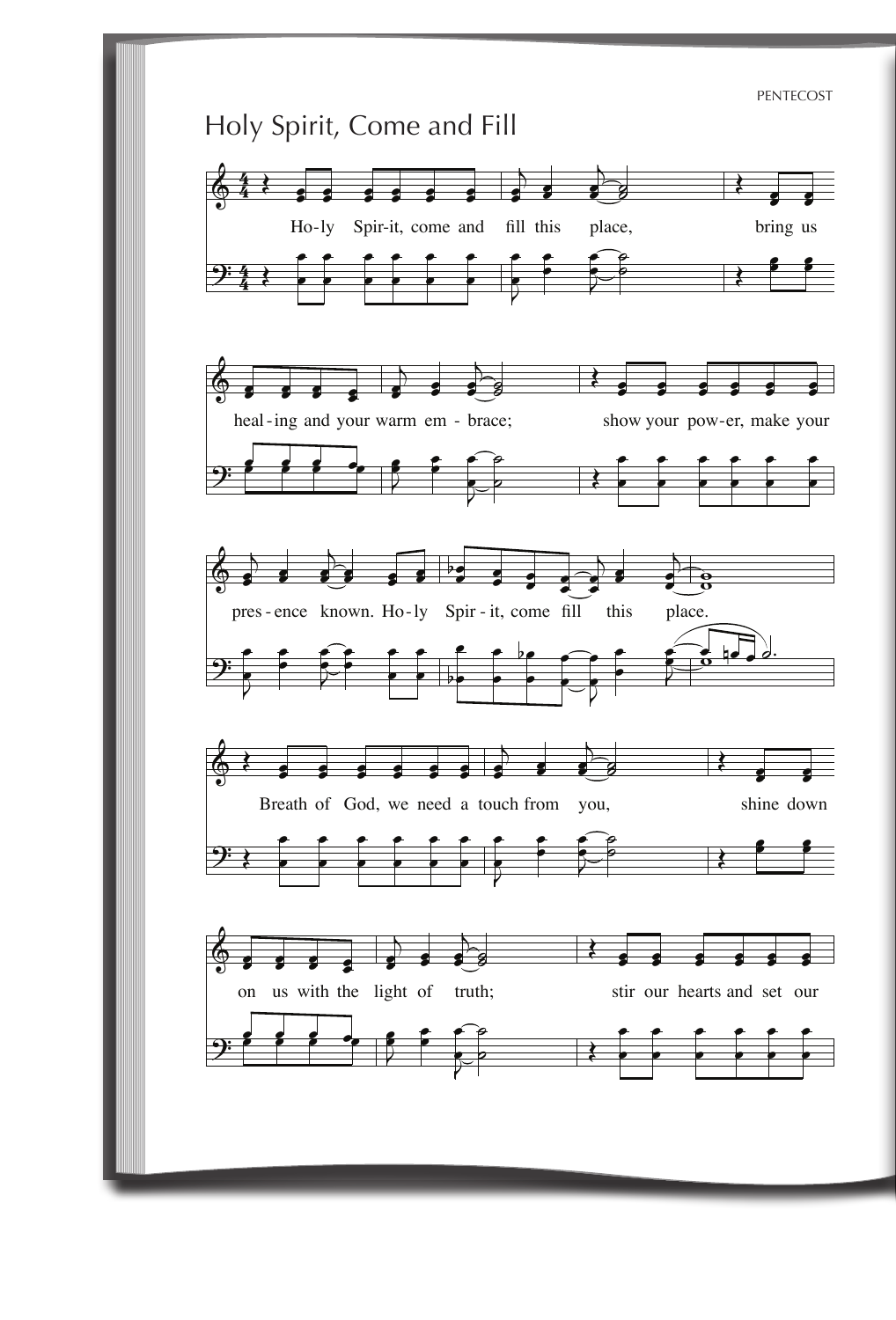

GIA hymnals include a wide variety of the finest liturgical music from prominent publishers representing the most notable composers.